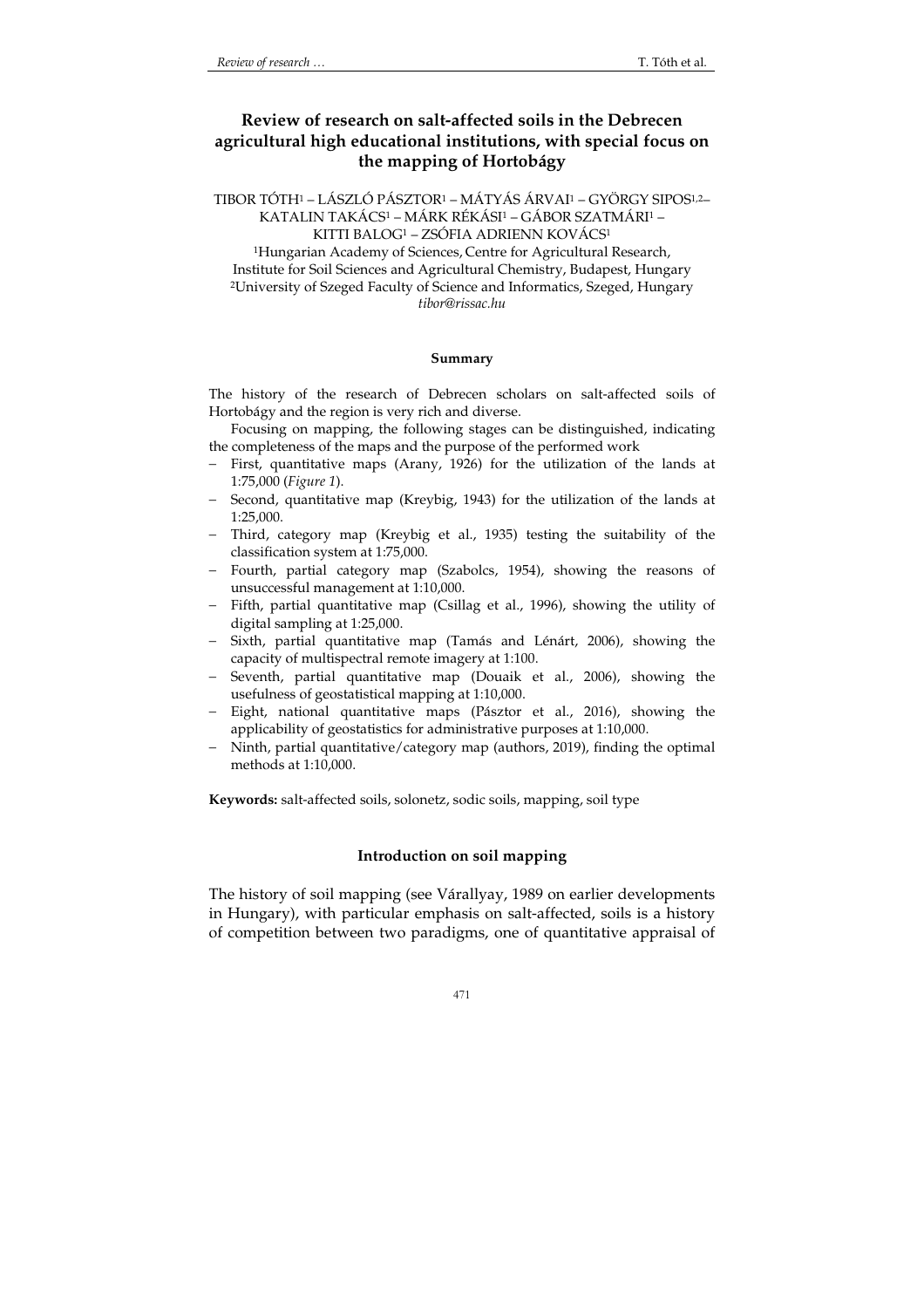soil properties, mainly salinity and the other, of categorical delineation of patches of similar pedons. In short, mapping categories, such as soil types, orders, etc are abstract terms, which are difficult to elucidate in a few words for the uninitiated. Although quantitative maps deliver directly understandable message for the users, such maps are suited only for a limited number of soils, among which salt-affected soils are the most prominent, since their main features: salinity, sodicity and alkalinity are all easily quantifiable characteristics (Arany, 1956). During the history of soil science first categorical maps were compiled, but salt-affected soils were the first being spatially represented by quantitative maps. Later, due to technological advances, categorical maps lost ground, but still thrive parallel to quantitative maps.

#### *History of the study of salt-affected soils in Debrecen*

The history of research and management of salt-affected soils was well documented during the history of high agricultural education in Debrecen, partly covered by the review of Blaskó (2012). Research on salt-affected soils in Hungary was always active, but after the Versailles peace treaty, following the First World War it became more concentrated on the remaining national territories, since large areas of the old country, among the newly defined borders were salt-affected. Such research lasted until the nineteen-eighties and then slowed down to the current pace.

During the last 63 years in the Debrecen agricultural academy/ college/university and the closely collaborating institutions (Debrecen University of Sciences, Hortobágy National Park, Soil Reclamation Station, etc.), several professors of the Soil science and other departments of the agricultural institution graduated as chemists in the Debrecen University of Sciences (under several names) and technical collaboration was easy to organize.

Often the professors and docents of the agricultural academy/ college/university carried out precious research. The main activity of Sándor Arany, one of the leading scientists of salt-affected soil research was multifold ranging from mapping to laboratory analysis and reclamation (e. g. Arany, 1926, 1934; Arany and Babarczy, 1937).

Scientific debate was frequent in those days and two cases deserve special attention. Professor Ferenc Szelényi installed a field reclamation experiment in Hortobágy with multiple deep plowing of sodic soils under standing water (Szelényi, 1956, 1957), thereby intending the washing away of salts, but his research received rather critical reviews (Károly Páter and others). Another special event for the domestic specialists of salt-affected soils of those times (and that time there were many!) was the paper of the invited Austrian soil scientist (zoologist), Herbert Franz on the formation of the solonetz soils of Hortobágy (Franz,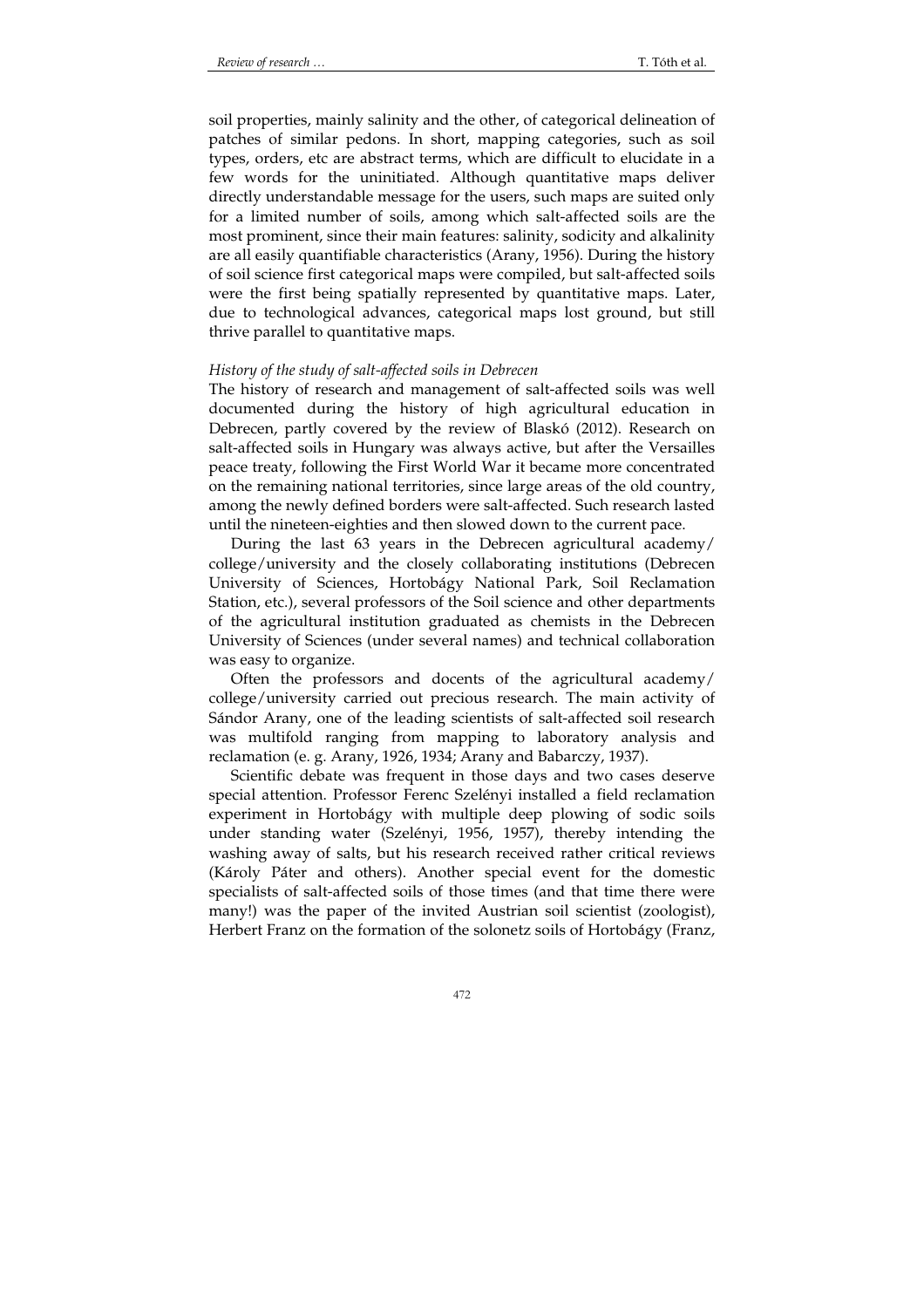1964), using the concept of Székyné et al. (1959) among others. Two hotshots of the Hungarian school, Katalin Darab, (1967) and György Várallyay (1967), analyzed his ideas very critically.

Later György Filep (Filep, 1999ab, 2001; Filep and Wafi, 1992, 1993; Filep and Rédly, 1992), an eminent researcher and professor was working on the details of chemistry of salt-affected soils.

During the nineteen-seventies "complex amelioration", that is drainage of salt-affected fields prone to waterlogging, combined with reclamation was the most typical costly investment in the affected areas, recruiting researchers from several university departments, such as Gusztáv Sziki (1961). Grazing studies were always evident in the grassland (e. g. Milkovich and Bánszky, 1962). József Fekete (1968) studied the salt and water cycle of related slightly salt-affected soils. Lajos Ábrahám (1957) worked on the effect water bodies on the saltaffected soils among other topics.

The foundation of the Hortobágy National Park provided new opportunity for the study of the vegetation and soils of salt-affected grasslands, and in this work the researchers of Debrecen University of Sciences had greater role, Júlia Varga (1984, 1986) carried out botanical studies, Lajos Varga (1960) and András Szabó (1996) studied microfauna in the national park.

In recent years Lajos Blaskó, János Tamás and co-workers carried out important research on salt-affected soils (Blaskó et al., 2003, 2006ab; Tamás et al., 2014). These are closely related to the long research activity of the Karcag Research Institute, which is not covered by this short review. We must also skip the long recent activity of the Research Station of Afforestation of Salt-affected lands at Püspökladány (e. g. Leszták and Szabolcs, 1959; Jassó, 1962; Tóth, 1972) due to lack of available space in this journal.

The fellow scientists and alumni in other faculties of the now united Debrecen University continue research in the Hortobágy on geomorphology, vegetation, erosion, tumuli, such as Albert Tóth and Csaba Tóth, Tibor Novák (Tóth 1988, 1997, 2001; Kovács and Tóth, 1988; Novák et al., 2016), but also the Gödöllő based Attila Barczi (Joó et al., 2003) attract students in large numbers. Pál Sümegi with his interest in the reconstruction of ancient landscapes also contributed to soil knowledge in the region (Bede et al., 2015). Albert Tóth directs a summer camp in the Hortobágy for students with a soil research section (e.g. Tóth, 1996 among many volumes) every year already for 44 years.

#### *History of the mapping of soils in Hortobágy*

Regarding the mapping of such soils a special condition for that was, that the City of Debrecen was the historic owner of large parts of the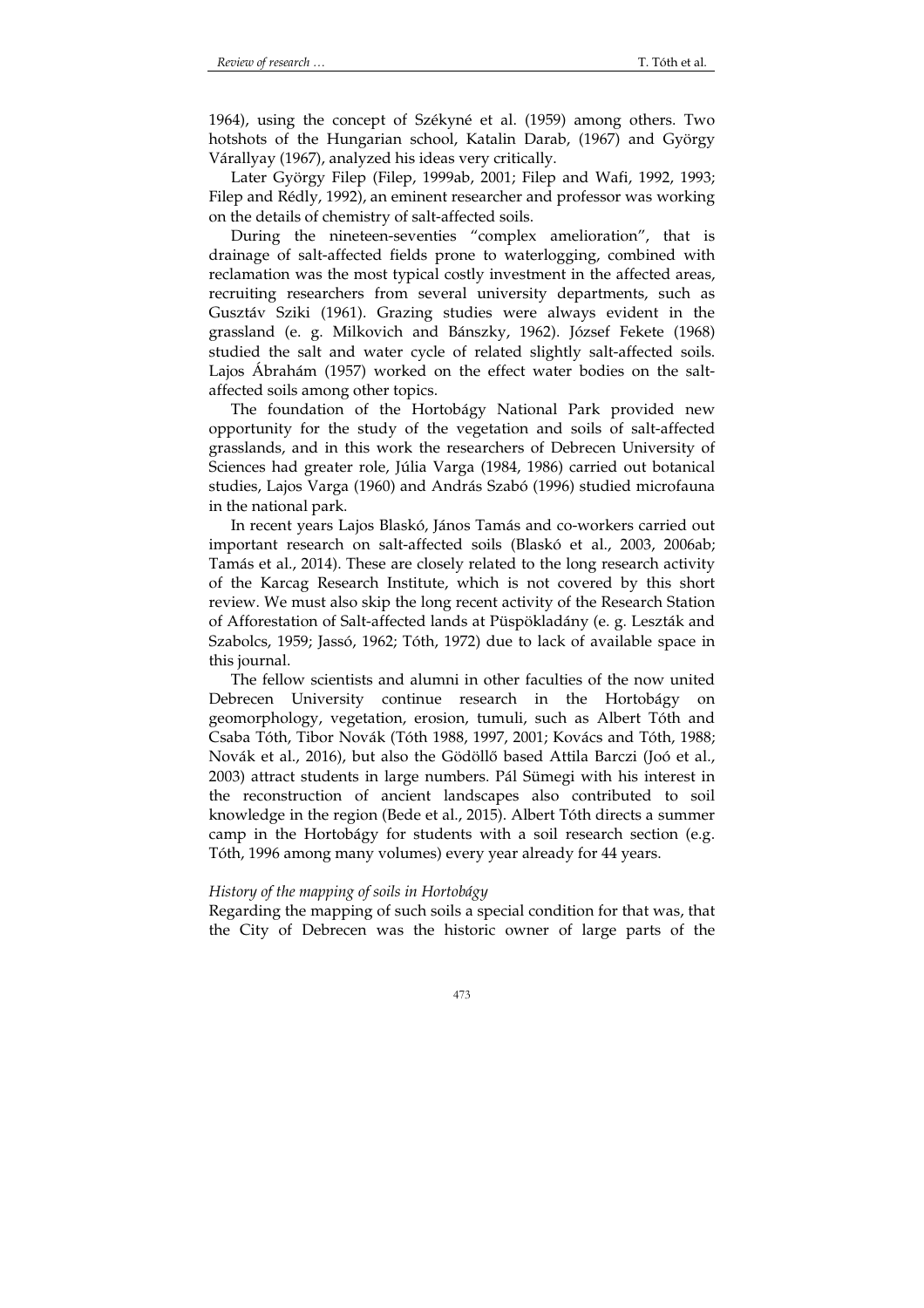Hortobágy Puszta, a mainly treeless mosaic of salt-affected dry grasslands, sparse croplands, meadows and marhes. When the first method of medium-scale mapping (1:75,000) of salt-affected soils was developed, Pál Magyar, a forester, sharing the concepts of the botanists Raymund Rapaics (1927) and Rezső Soó (1934), worked together with the chemist Sándor Arany. On large part of Hortobágy P. Magyar (1928) compiled a vegetation map, whereas S. Arany (1926) a soil map. P. Magyar later established the Research Station of Afforestation of Saltaffected lands on 1 October 1924. The soil salinity and alkalinity classes distinguished by them were defined by *Table 1*, showing the classification of Alexis De Sigmond (1927). It was based on the properties of soil samples taken from 0–30 cm and 30–120 cm depths (*Table 1*). De Sigmond defined his scheme as a "practical botanical classification". This is a typical artificial classification system based on the ranges of total salt concentration and soda (Na<sub>2</sub>CO<sub>3</sub>), being dominant components of the Hungarian sodic soils, which are so much widespread in Hortobágy. This quantitative soil classification system was, and is still actively used by botanists and foresters. Since the appearance of this classification in Hungary, the lower threshold of a soil, qualified as "true salt-affected soil" is 0.1% salt content. The threshold value for a saline soil, Solonchak, in the genetic classification is 0.25% salt content in the topsoil. The system shows similarities to the practical classification of salt-affected soils of Hayward and Wadleigh (1949).

| A) Based on one characteristic only                                         |               |               |  |
|-----------------------------------------------------------------------------|---------------|---------------|--|
| Class                                                                       | Salt % (salt) | Soda % (soda) |  |
| Class I                                                                     | < 0.1         | $0. -0.05$    |  |
| Class II                                                                    | $0.1 - 0.25$  | $0.05 - 0.1$  |  |
| Class III                                                                   | $0.25 - 0.5$  | $0.1 - 0.2$   |  |
| Class IV                                                                    | >0.5          | >0.2          |  |
| B) Based on the combination of the two Classes of Class salt and Class soda |               |               |  |
| $I = Isalt/Isoda$                                                           |               |               |  |
| IIa= IIsalt/Isoda or Isalt/IIsoda.                                          |               |               |  |
| IIb=IIsalt/IIsoda or IIIsalt/Isoda                                          |               |               |  |
| IIIa=IIIsalt/IIIsoda or IIsalt/IIIsoda.                                     |               |               |  |
| IIIb=IIIsalt/IIIsoda or IVsalt/IIsoda                                       |               |               |  |
| IVa=IVsalt/IIIsoda or IIIsalt/IVsoda.                                       |               |               |  |
| IVb=IVsalt/IVsoda                                                           |               |               |  |

Table 1. *Classification of salt-affected soils by De Sigmond (1927)* 

The patches delineated by the two researches showed great coincidence and represented one of the first quantitative soil maps, directly showing the salt or soda concentration of the soil (see Table 7 in Tóth and Várallyay, 2002). On the other hand the vegetation map remained category map.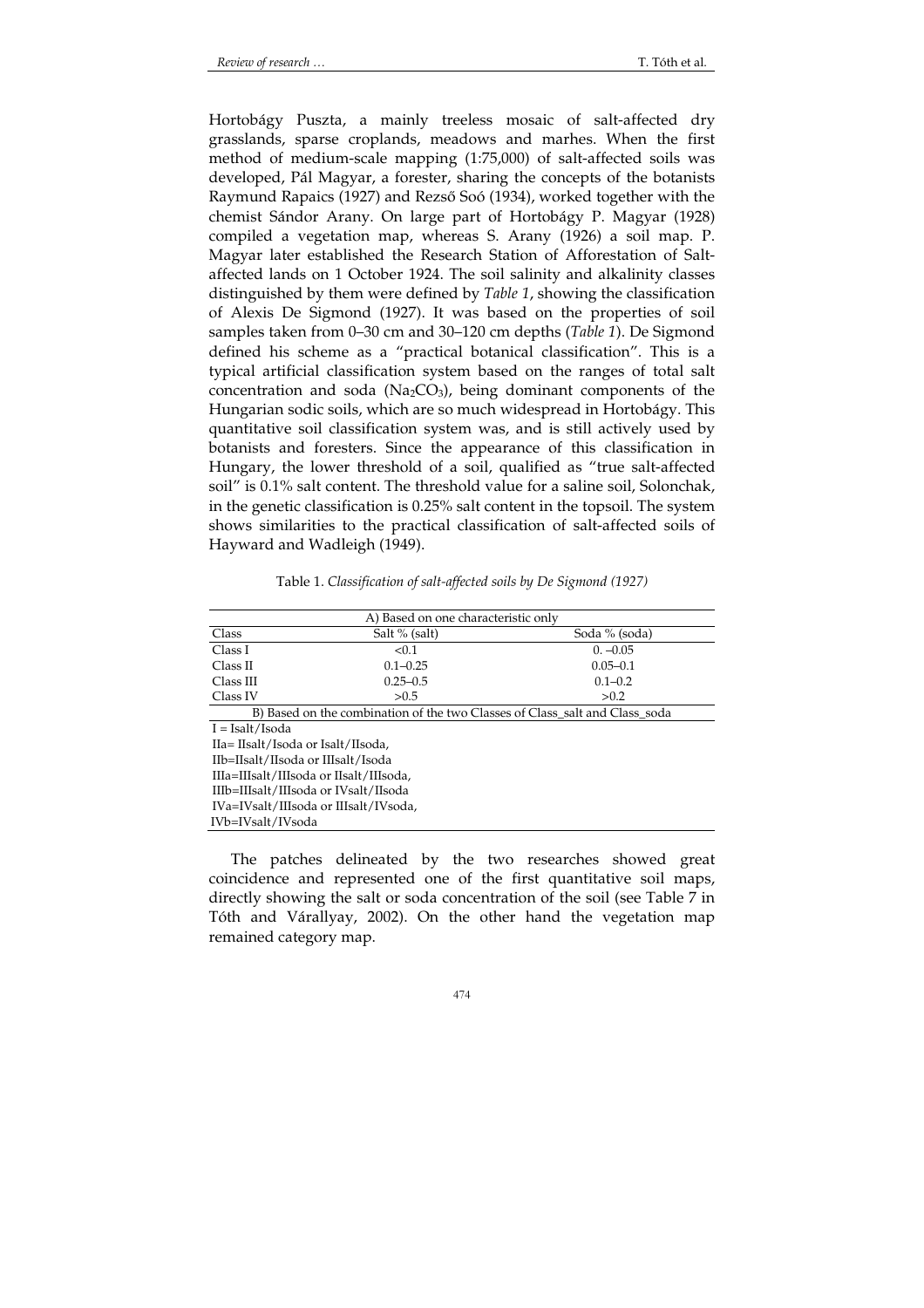

Figure 1. *Map of the area of Hortobágy which was owned by the city of Debrecen showing the combined salinity/soda content (see Table 1B) according to the categories defined by De Sigmond (1927) as published by Arany (1926)* 

The second large mapping in the area, the national soil mapping project initiated and led by Lajos Kreybig was unique for being a national survey based on field and laboratory soil analyses and at the same time serving practical purposes (Kreybig, 1937). It was carried out between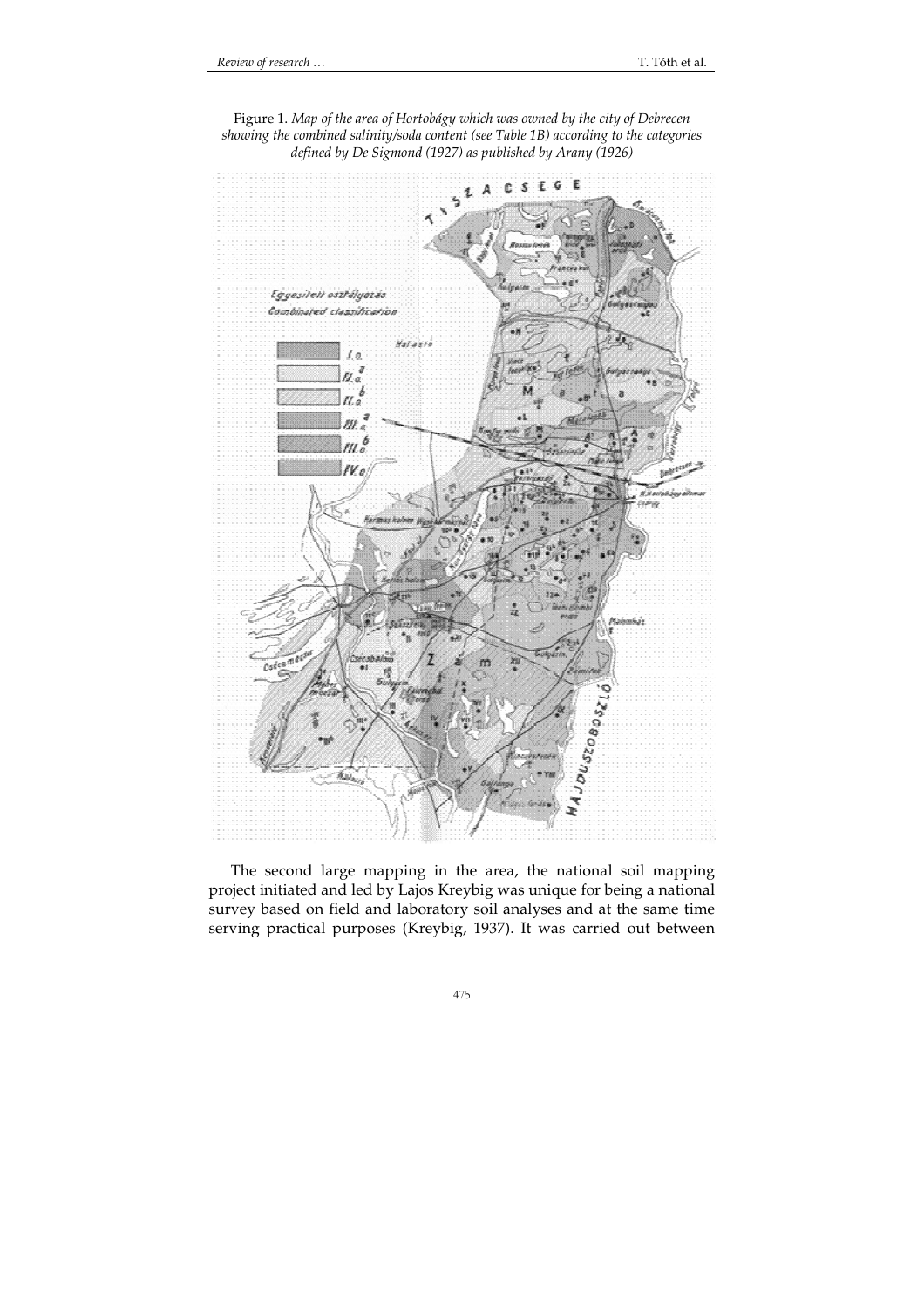1935 and 1951 in several stages. These maps still represent a valuable treasure of soil information. The soil and land use conditions were presented together on the map sheets. Chemical (soil calcareousness/ alkalinity/acidity on a continuous grade) and physical soil properties (texture classes) of the soil root zone were identified inside croplands and grasslands/meadows, but not in forests. This map series did not introduce mapping categories and used quantitative classes of soil chemical and physical characteristics, being a typical quantitative map serving clearly practical purposes.

By that time Alexis De Sigmond, the greatest person of the Hungarian salt-affected researches, compiled a new theoretically based universal soil classification system, covering also the salt-affected soils and this system was put on map in the Hortobágy, creating the only map of his unique soil classification (Kreybig et al., 1935). The types of his soil map, together with the current equivalent categories are shown in *Table 2*.

Table 2.*Salt-affected soil types in the "Soil order 12. Sodium soils" of De Sigmond (1938)* 

| Main types               | Interpretive name based on the Russian names |
|--------------------------|----------------------------------------------|
| 1: Saline soils          | Solonchak                                    |
| 2: Saline alkali soils   | Solonchak-Solonetz                           |
| 3: Leached alkali soils  | Solonetz                                     |
| 4: Degraded alkali soils | Solod                                        |
| 5: Regraded alkali soils | Soil salinized again                         |

After the Second World War the new paradigm was the "genetical soil mapping" based on the Russian school, following the Dokuchaev principles. A system was elaborated by Hungarian soil scientists, soil surveyors and soil-mapping specialists for large-scale soil survey, to satisfy the practical needs of soil information for large farming units (state and co-operative farms), which characterized the Hungarian agriculture between 1950 and 1990. Such maps were prepared for about one-thirds of the area of Hungary (about 35,000 km<sup>2</sup> ). The system consists of four main parts: (i) genetic soil map, indicating categorical genetic soil taxonomy (type, subtype) units and parent material; (ii) thematic soil maps of the most important physical and chemical soil properties; (iii) thematic maps, indicating recommendations for rational land use, cropping pattern, soil improvement, tillage practice and fertilization; (iv) explanatory booklets, including a short review on the physiographical conditions; description of soils, recommendations for their rational utilization, field description of soil profiles and results of field observations or measurements and data of laboratory analyses (Sarkadi et al., 1964; Szabolcs, 1966). One of the first such published maps showed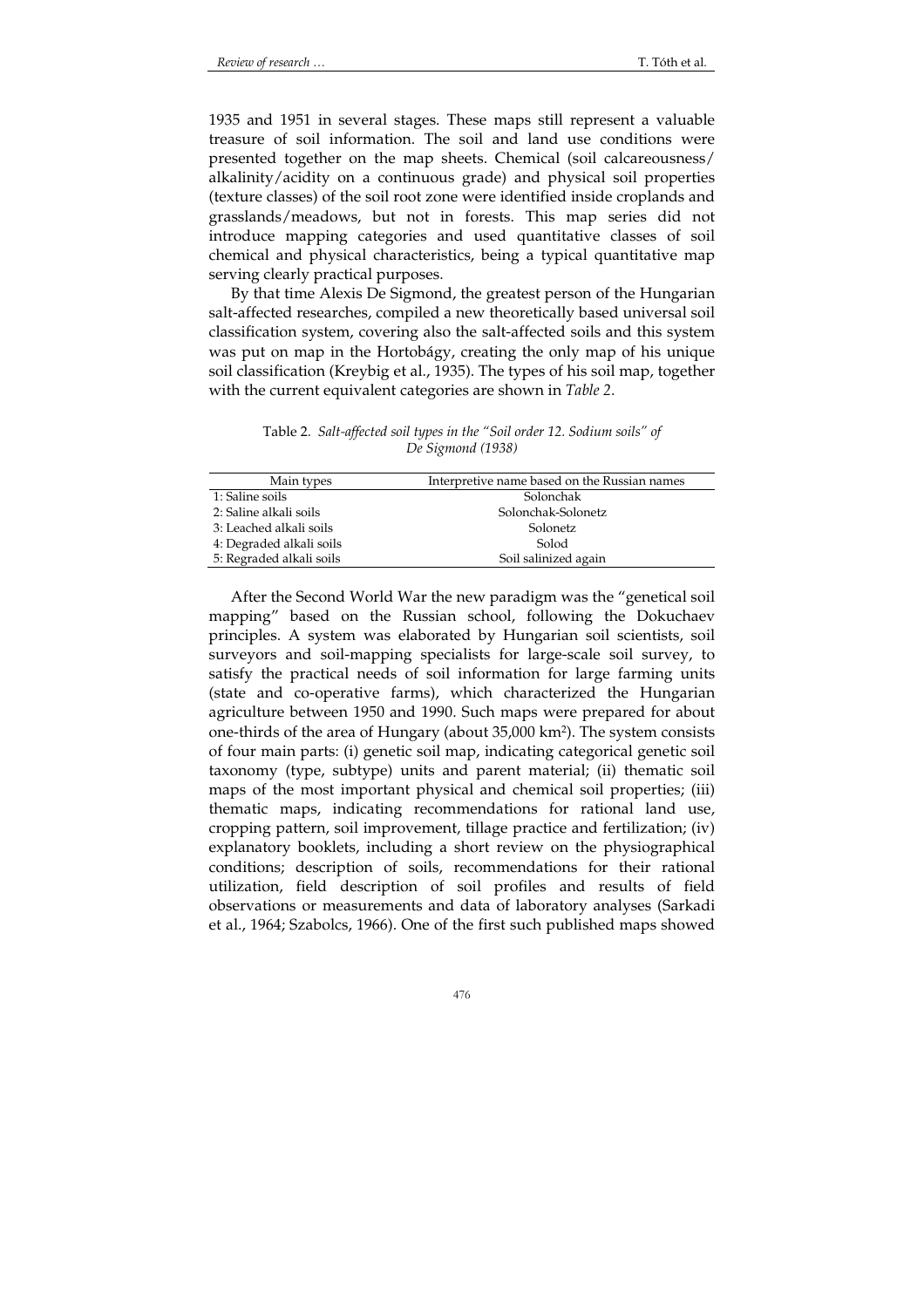a part of Hortobágy by István Szabolcs (1954), an alumnus of the Debrecen University, who later became world class scientist of saltaffected soils. The mapping followed a failed irrigation project of the grasslands and showed the high sodicity of the areas. The mapping categories of Hortobágy were discussed by Szabolcs and Máté (1955).

During the last decade of the last century the novel methods of satellite remote sensing, geographical information system, geostatistics, spatial sampling and digital image processing provided new opportunities as foreseen already by Várallyay (1989) in his review. A team of researchers from the Budapest Soil Institute of the Hungarian Academy of Sciences (under several names) performed several sampling and mapping experiments in Hortobágy with the participation of several authors of this report. First the correlation between relief, soil and vegetation was analysed under the leadership of Kálmán Rajkai (Rajkai et al., 1986; Oertli and Rajkai, 1988ab; Tóth and Rajkai, 1994; Tóth and Kertész, 2002), then a medium-scaled map of vegetation and soil properties was compiled based on a sophisticated sampling design, derived from a satellite image (Csillag et al., 1996; Tóth and Kertész, 1996).

The modern techniques of multispectral mapping were applied by the Debrecen Agricultural University staff. János Tamás and Csaba Lénárt, (2006) and Pechmann et al. (2003) tested multispectral mapping northeast from the contiguous Hortobágy area.

Another approach was carried out in the eastern part of Hortobágy, where several papers focussed on soil variability (Tóth and Kuti, 1999ab; Tóth et al., 2001; Tóth and Jozefaciuk, 2002). Douaik et al. (2007) analysed the spatio-temporal variability of surface soil salinity at 400 points, measured 19 times with instrumental technique for the assessment of topsoil salinity.

In recent years Szabó et al. (1999) and Pásztor et al. (2016) created country-wide maps of several characteristics, most importantly of soil salinity and sodicity. The reason for this map series is that inside the European Union a new delineation of Areas with Natural Constraints was performed based on a set of unified biophysical criteria. Farmers will receive financial compensation when their land is affected by such constraint, salinity and sodicity. The method for delineating such areas is strict (Terres et al., 2016) and has such threshold values for each criterion which were never used before. Therefore new maps of salinity and sodicity, with one hectare accuracy, were compiled with digital techniques for this purpose, evidently covering our area of interest.

Authors of this report are currently working on a project that intends to find the best mapping technique of salt-affected soils, thereby combining the best experience of the above predecessor researchers. The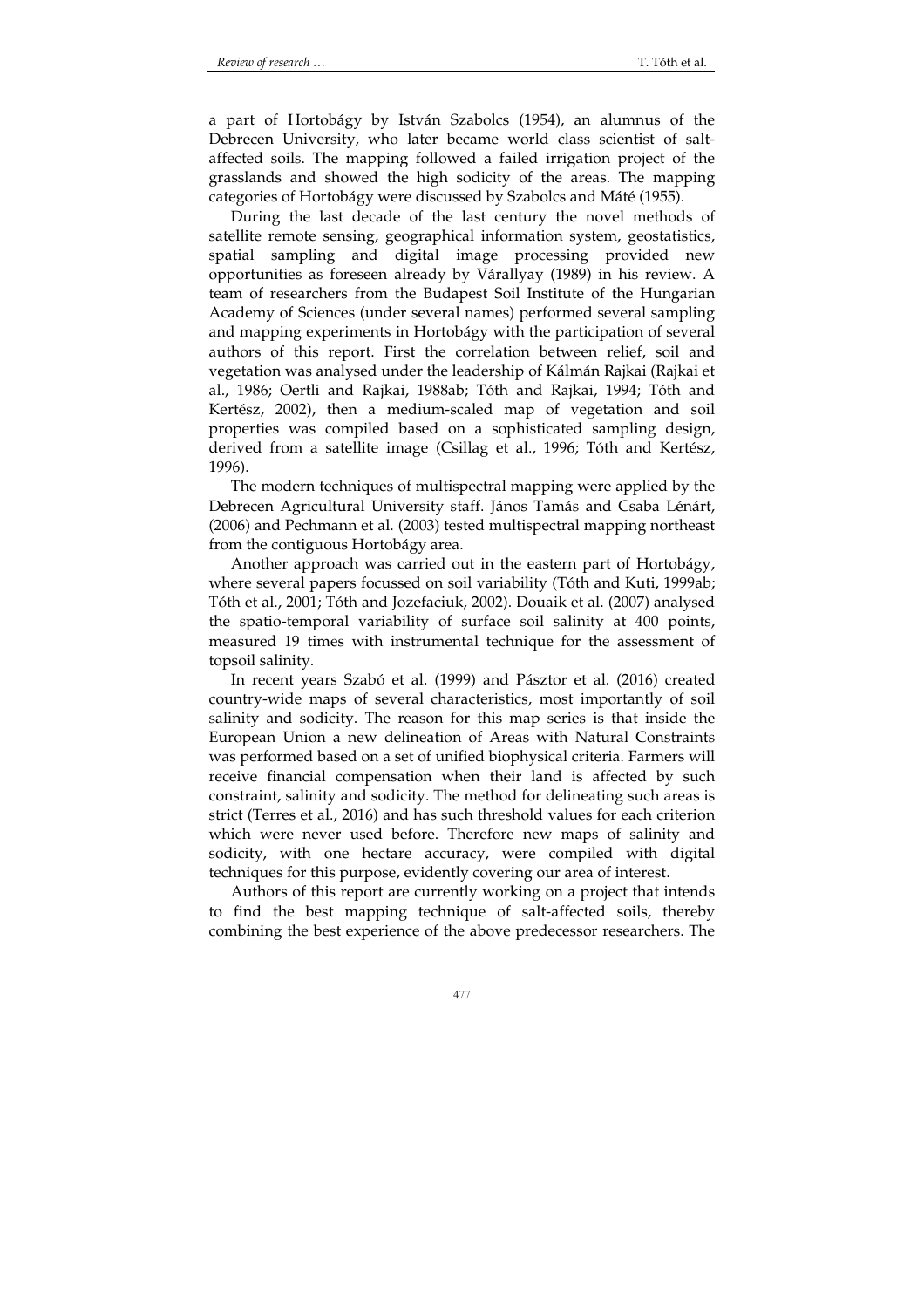project will be carried out inside the Hortobágy grasslands/meadows as the most typical salt-affected area of the country. The concepts and approaches used by the above researchers will be tested. Again the category and quantitative maps will be compared. During the research five alternative survey strategies (A-E) are tested.

Survey Strategy A, traditional profile-based survey as performed by Szabolcs (1954), complemented with proxy survey. In this survey profile locations will be allocated based on *digital terrain model (DTM) (α) and vegetation map (β) weighted by spatial extension*, then 2nd (already collected) profile data will be *extended by Electromagnetic induction transects* covering each rastercell, 3rd spatial interpolation will be used to predict each variable in the all rastercells.

Survey Strategy B is survey based on biomass. In this survey  $1<sup>st</sup>$  with the combination of *biomass map* (estimated by an indicator such as Normalized Difference Vegetation Index [ε]) by DTM (α) 4–6 large sampling strata will be distinguished for selecting the profile locations, and 2nd based on (already collected) profile data spatial interpolation (with the proxies of biomass and DTM) will be used to predict each variable in all rastercells.

Survey Strategy C is based on theoretical salinization model. 1st using national *watertable level and salinity maps* (γ) *combined by DTM* ((α) salinization maps will be prepared,  $2<sup>nd</sup>$  from which 4–6 large sampling strata will be distinguished for selecting the profile locations and 3rd spatial interpolation (with the two proxies) will be used to predict each variable in the all rastercells.

Two Land use-specific survey strategies (D and E) will be realized depending on the typical land uses.

Survey Strategy D will be followed in arable lands *via calculation of salinity index*. 1st *0–10 cm soil sampling*, 2nd *multicopter hyperspectral survey* (δ) *of bare surface*, 3rd *spectral and chemical (Electrical Conductivity as proxy of salinity, Sodium Adsorption Ratio, pH*) analysis of surface samples, 4th *calculation of salinity index*, 5th *matching of field and laboratory spectra, 6th calculation of salinity index for the field hyperspectral values*, 7th selection of profile locations based on extremes and spatial distribution of salinity index values, 8th direct surface salinity prediction based on salinity index, 9 th interpolation of profile data to predict each variable in all rastercells.

Survey Strategy E is developed for salt meadows and steppes and is *based on the distribution of vegetation categories*. 1st based on the combination of 3–4 strata of DTM (α) and 3–4 strata of vegetation category map (β) 4–6 survey strata will be selected to assign the profile locations, 2<sup>nd</sup> spatial interpolation using DTM and vegetation classes will be used to predict each variable in all rastercells.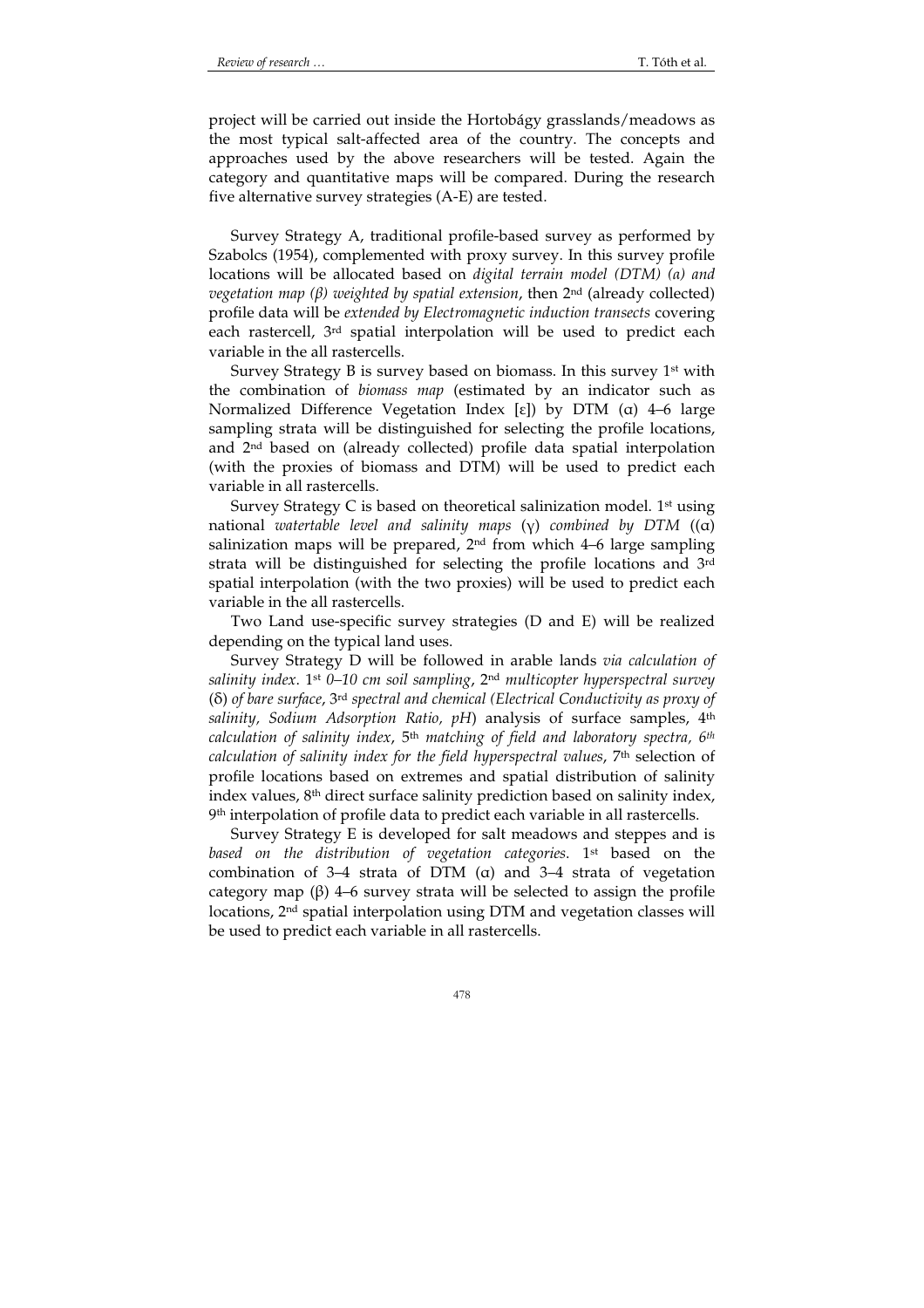The preliminary results show promising results. *Figure 2* shows the result of applying the salinity index (mentioned in Survey Strategy D) in a sodic pan (Szappanszék). The UAV-based image capturing system consists of a Cubert UHD-185 hyperspectral snapshot camera (http://cubert-gmbh.com/uhd-185-firefly/), a Compulab Fitlet mini PC (http://www.fit-pc.com) and a CarbonCore octocopter UAV. The Cubert camera simultaneously records 125 bands in a spectral range of 450–950 nm with a sampling interval of 4 nm. *Figure 3* shows the clear border of very saline patch indicated by red colour.

As a proxy of clay content a novel method of using gamma dosimetry was applied in an experimental transect covering 70 m transition from an interdune valley to the sand dune using InSpector™ 1000 dosimeter. Fig 3 proves the possibility of using a simple device to infer on the clayiness of surface soil. The method can be useful to interpolate clayiness in Survey Strategy A.

The initial testing exercises show promising results and the project participants look forward to a new wave of modern mapping activity to satisfy the data need of farmers, domestic and EU administrators, scientist as well. This is the motivation for our team.

Figure 2. *Map of Salinity Index of a ca 2.5 ha sodic pan as defined by the combination of reflectance values as √(436 nm∗630 nm) of hyperspectral camera carried by UMV, according to the equation of Kumar et al. (2015)* 

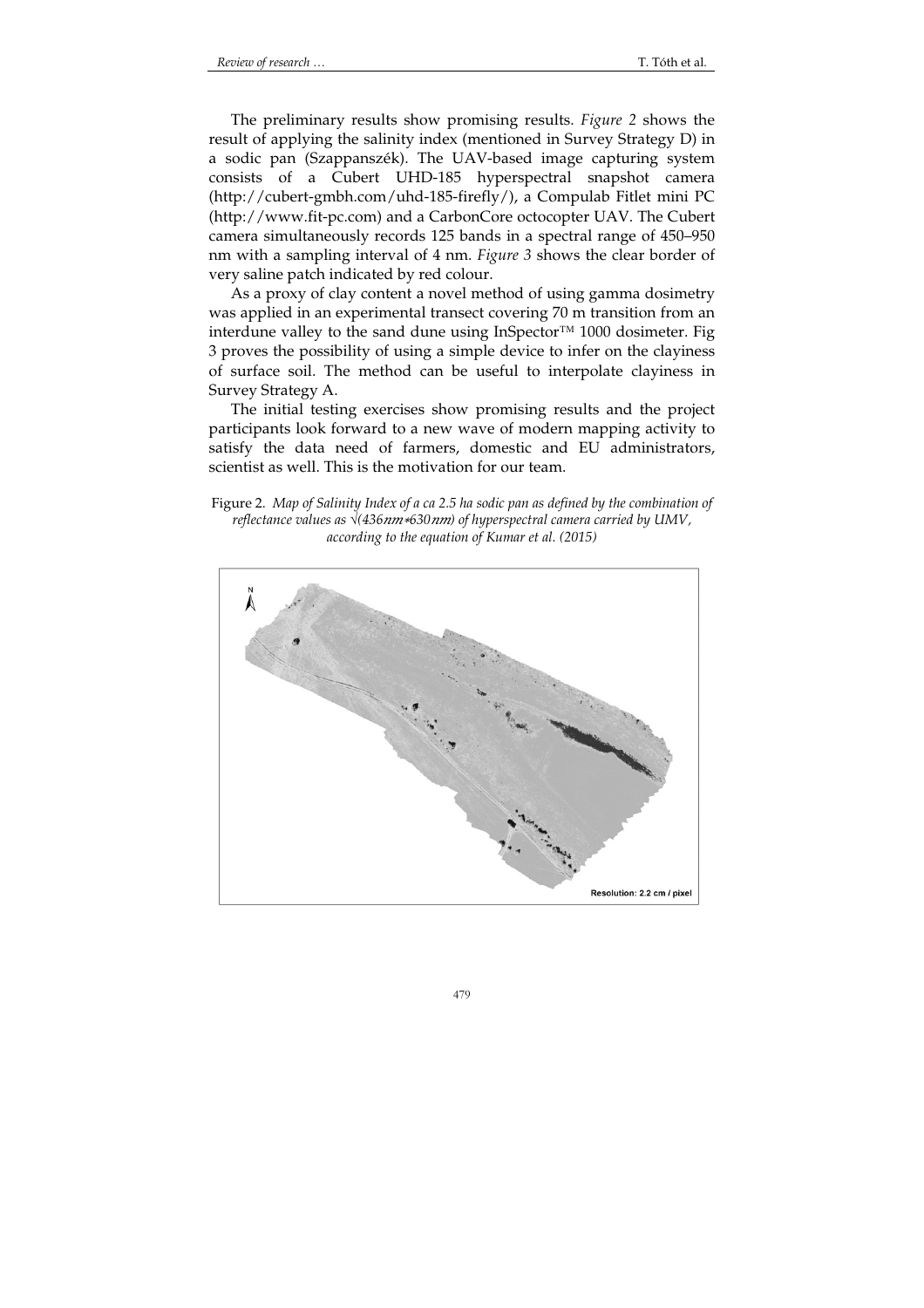Figure 3. *Scatterplot of in situ surface gamma dose during 3 minutes measurement time (Y axis) versus laboratory determined clay percent of the surface soil layer (X axis) in a sand dune – interdune valley transect.* 



# **Acknowledgment**

This short review cannot be full and authors apologize for any shortcomings and mistakes. Authors appreciate the support of the OTKA grant K-124290 for the described research project.

### **References**

- *Ábrahám L.* (1957): A hortobágyi halastavak és víztárolók hatása a szikes talajra. Agrokémia és Talajtan. 6: 29–41.
- *Arany S.* (1926): A hortobágyi ősi szíkes legelőkön végzett talajfelvételek. Kísérletügyi Közlemények Pallas részvénytársaság sajtója. Budapest. 29: 48– 71.
- *Arany S.* (1934): A hortobágyi szikes talajok. [In: Sajó E.–Trummer Å. (szerk.) A magyar szikesek.] Pátria. Budapest.

*Arany S.* (1956): A szikes talaj és javítása. Mezőgazda Kiadó. Budapest.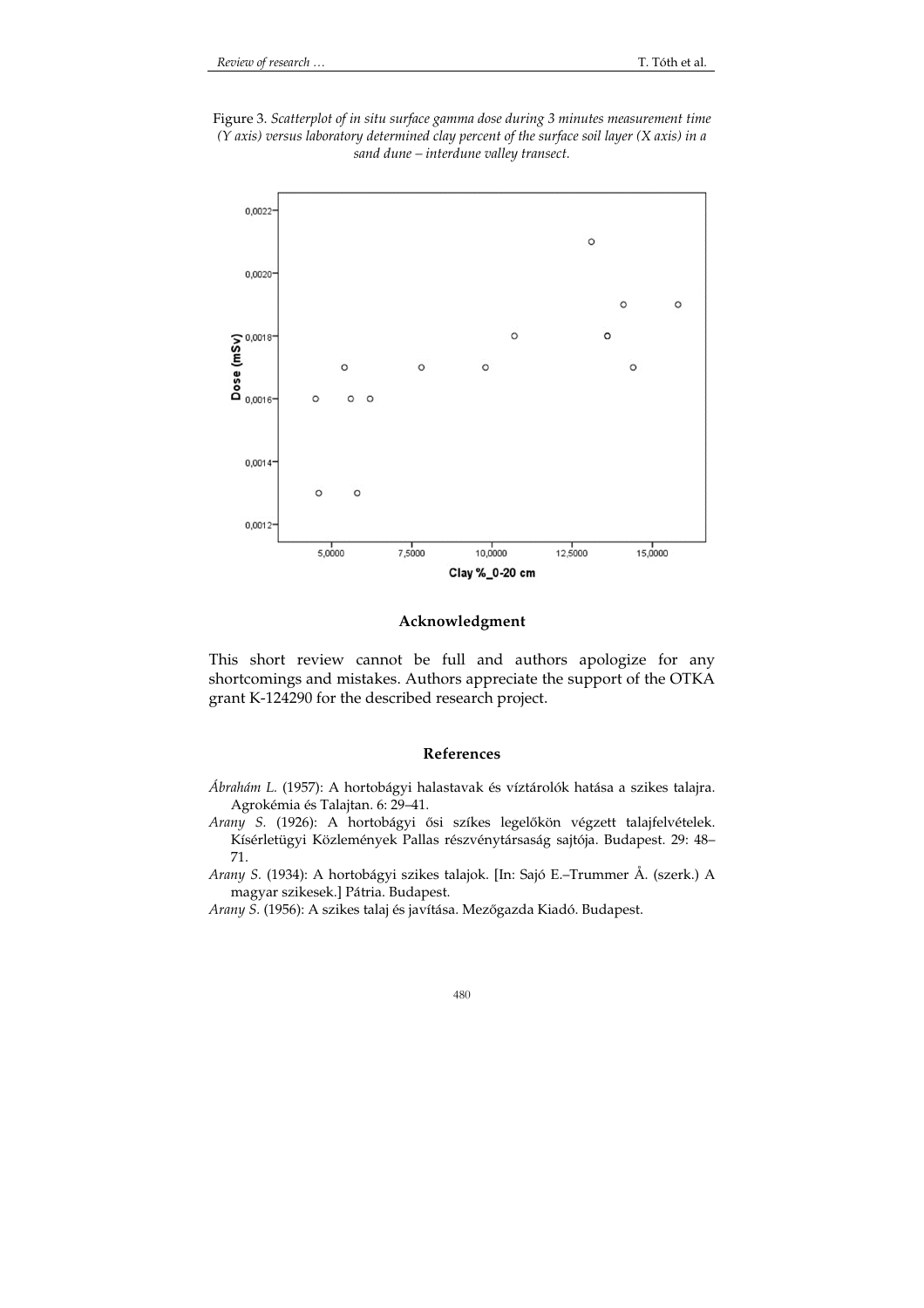- *Arany S.–*Babarczy J. (1937): Alföldi sókivirágzások és talajvizek. Mezőgazdasági Kutatások. 10: 89-96.
- *Bede Á.–Csathó A. I.–Czukor P.–Sümegi P.* (2012): A hortobágyi Ecse-halom tájtörténete. Tájökológiai lapok. 13. 1: 169–184.
- *Blaskó, L.–Czimbalmos, R.–Tamás, J.* (2003): Evaluation of a long-term experiment on a salt affected soil with structural B-horizon(solonetz) by means of GIS methods. VIIIth.Timisoara's Academic days. Scientifical Papers Faculty of Agriculture. Timisoara. Romania. 369–375.
- *Blaskó L.–Czimbalmos R.–Tamás J.* (2006a): Sóforgalmi folyamatok elemzése térinformatikai módszerekkel réti szolonyec talajon. [In: Szabó J. (szerk.) Földrajzi tanulmányok Lóki József 60. születésnapja alkalmából.] Kossuth Egyetemi Kiadó. Debrecen. 17–25.
- *Blaskó, L.–Tamás, J.–Czimbalmos, R.* (2006b): Substance Regime Processes Depending on Microrelief in a Salt Affected Natural Grassland. Cereal Res. Commun. 34. 1: 143–147.
- *Blaskó L.* (2012): Talajdegradáció, talajvédelem, talajjavítás. Agrokémia és Talajtan. Online Supplementum. 61: 211–236.
- *Csillag, F.–Kertész M.–Kummert Á. (*1996): Sampling and mapping of heterogeneous surfaces: multi-resolution tiling adjusted to spatial variability. International Journal of Geographical Information Systems. 10. 7: 851–875.
- Darab K. (1967): Megjegyzések Dr. H. Franz "Adatok a negyedkori rétegződéshez és a szikes talajok geneziséhez a Hortobágyon és annak peremvidékén" című tanulmányához. Agrokémia és Talajtan. 16: 459–468.
- *De Sigmond, A.* (1927): Hungarian alkali soils and methods of their reclamation. Special publication issued by the California Agricultural Experiment Station. University of California. Berkeley.
- *De Sigmond, A.* (1938): The principles of soil science. London.
- *Douaik, A.–Van Meirvenne, M.–Tóth T.* (2007): Statistical methods for evaluating soil salinity spatial and temporal variability. Soil Science Society of America Journal. 71: 1629–1635.
- *Fekete J.* (1968): Mélyben sós réti csernozjomok víz- és sóforgalma. A Hajdúszoboszlói Állami Gazdaságban. Agrokémia és Talajtan. 17: 25–46.
- *Filep Gy.* (1999a): A szikes talajok kémiai jellemzői közötti összefüggések. Agrokémia és Talajtan. 48: 419–430.
- *Filep Gy.* (1999b): Az öntözővizek minősége és minősítése. Agrokémia és Talajtan. 48: 49–66.
- *Filep Gy.* (2001): A szikes talajok javítóanyag-szükségletének becslésére alkalmas módszerek összehasonlítása. Agrokémia és Talajtan. 50: 450–456.
- *Filep Gy.–Rédly L.* (1992): A pH és az elektrolitkoncentráció hatása a talaj alumínium- és szilíciumvegyületeinek oldódására. Agrokémia és Talajtan. 41: 177–188.
- *Filep Gy.–Wafi M.* (1992): Kettőshasznosítású (öntöző/lecsapoló) drénhálózat hatása a talaj só- és Na+-forgalmára, szikes altalajú területen. Agrokémia és Talajtan. 41: 323–335.
- *Filep Gy.–Wafi M.* (1993): A talajoldat sókoncentrációjának és a talaj nátriumtelítettségének (ESP) számítása a telítési kivonat jellemzőiből. Agrokémia és Talajtan. 42: 245–256.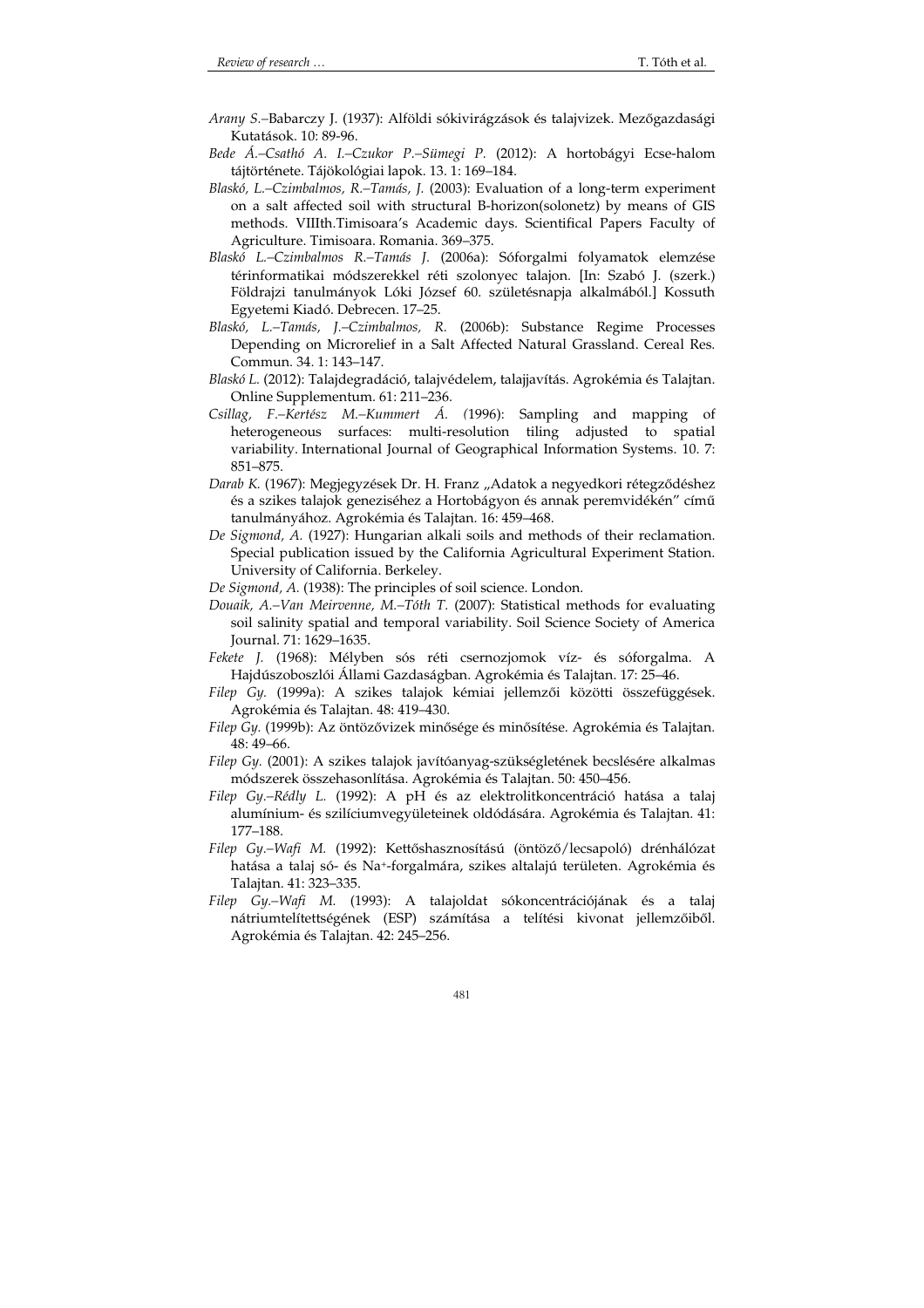- *Franz H. (*1964): Adatok a negyedkori rétegződéshez és szikes talajok geneziséhez a Hortobágyon és annak peremvidékén. A Debreceni Mezőgazdasági Akadémia Tudományos Évkönyve. Mezőgazdasági Akadémia. Debrecen. 119–132.
- *Hayward, H. E.–Wadleigh, C. H.* (1949): Plant growth on saline and alkali soils. Advances in Agronomy. 1: 1-38.
- *Jassó F. (*1962) A püspökladányi Szikfásító Kísérleti Állomás talajviszonyai Agrokémia és Talajtan. 11: 13–27.
- *Joó K.–Barczi A.–Szántó Zs.–Molnár M*. (2003): A hortobágyi Csípő-halom talajtani vizsgálata. Agrokémia és Talajtan. 52: 5–20.
- *Kovács J.–Tóth A.* (1988): Mikroklíma mérések a hortobágyi gyeptársulásokban. Tudományos kutatások a Hortobágyi Nemzeti Parkban. Budapest. 287–294.
- *Kreybig L.–Buday Gy.–Ebenspanger Gy.* (1935): 'Sigmond-féle dinamikai talajtípustérkép. Magyar Királyi Földtani Intézet. Budapest.
- *Kreybig, L.* (1937): The survey, analytical and mapping method of the Hungarian Royal Institute of. Geology. Magyar Királyi Földtani Intézet Évkönyve. 31: 147–244.
- *Kumar, S.–Gautam, G.–Saha, S. K.* (2015): Hyperspectral remote sensing data derived spectral indices in characterizing salt-affected soils: a case study of Indo-Gangetic plains of India. Environmental Earth Sciences. 73. 7: 3299–3308.
- *Leszták J.–Szabolcs I.* (1959): Néhány összefüggés a hortobágyi szikes talajok padkásodása és fizikai tulajdonságai között. MTA Agrártudományi Osztály Közleményei. 209–224.
- *Magyar P.* (1928): Adatok a Hortobágy növényszociológiai és geobotanikai viszonyaihoz. Erdészeti kisérletek,A.M. KIR. Bányamérnöki és Erdőmérnöki Főiskola Erdőmérnöki Osztályának és a Magyar Királyi Erdészeti Kisérleti Állomásának folyóirata. 30: 26–63.
- *Milkovich G.–Bánszki T*. (1962): Öntözött szikes gyepek trágyázása. A Debreceni Mezőgazdasági Akadémia Tudományos Évkönyve. Mezőgazdasági Akadémia. Debrecen. 63–73.
- *Novák, T. J.–Tóth, Cs. A.* (2016): Development of erosional microforms and soils on semi-natural and anthropogenic influenced solonetzic grasslands, Geomorphology. 254: 121–129.
- *Oertli, J. J.–Rajkai, K.* (1988a): Spatial variability of soil properties and the plant coverage on alkali soils of the Hungarian Pussta. Proceedings of the international symposium on solonetz soils, problems, properties and utilization. Osijek. 1988. June 15–21. 156–161.
- *Oertli, J. J.–Rajkai, K.* (1988b): Study of the spatial variability of soil properties on alkali soils. Proceedings of the international symposium on solonetz soils, problems, properties and utilization. Osijek. 1988. June 15–21.
- *Pásztor, L.–Bakacsi, Z.–Laborczi, A.–Takács, K.–Szatmári, G.–Tóth, T.–Szabó, J.* (2016): Digital soil mapping for the support of delineation of Areas Facing Natural Constraints defined by common European biophysical criteria. In EGU General Assembly Conference. Abstracts. 18: 11819.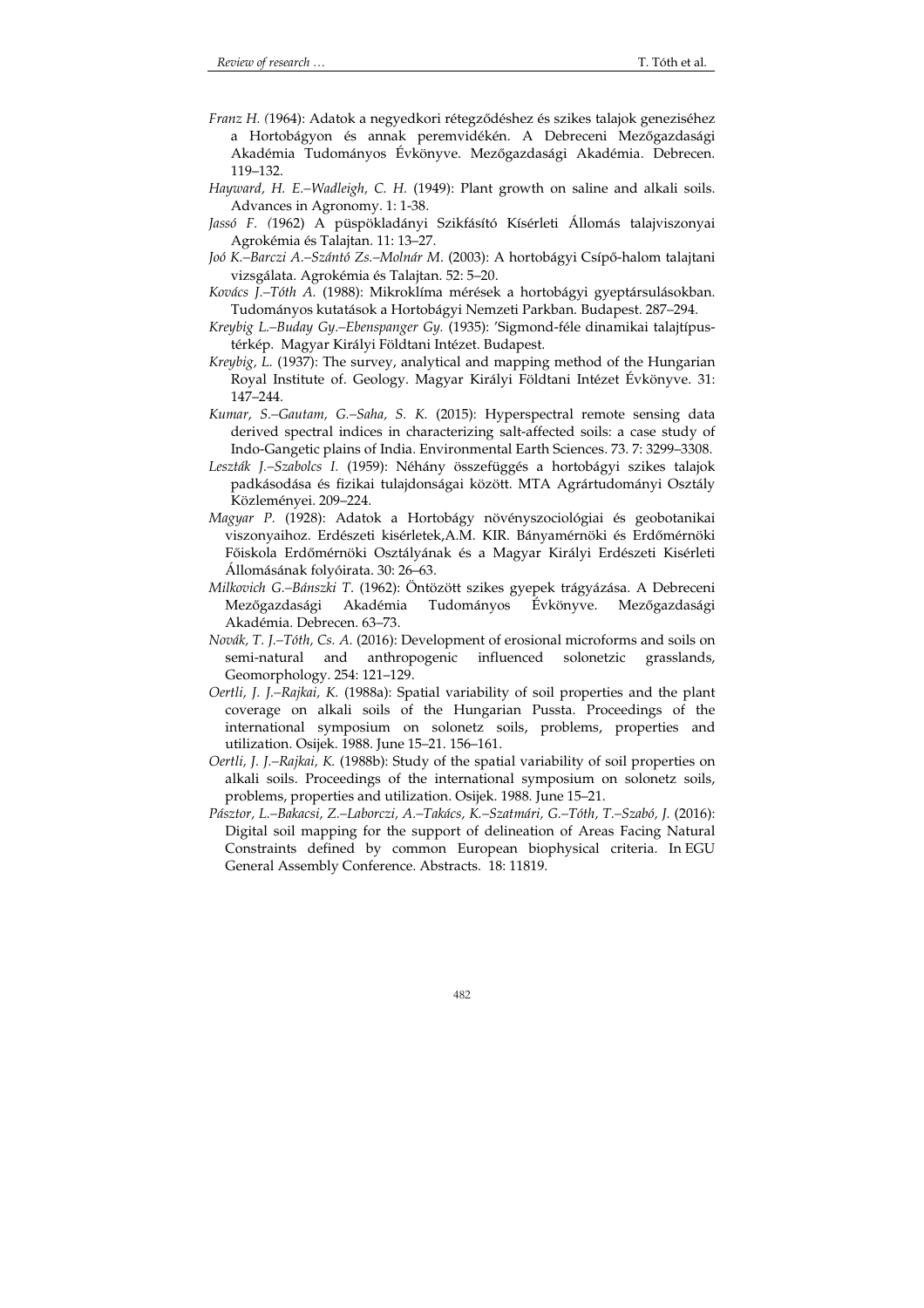- *Pechmann I.–Tóth T.–Tamás J.–Kardeván P.–Róth L.–Burai P.–Katona Zs.* (2003): Eltérő talajsótartalmú növényzeti foltok elkülönítése hiperspektrális technológiával. [In: Gaál Z. et al. (szerk.) Földminősítés és földhasználati információ a mezőgazdaság versenyképességének javításáért.] Veszprémi Egyetem. Keszthely. 2003. december 11–12. országos konferencia kiadványa. 309.
- *Rajkai, K.–Oertli, J. J.–Hartmann, J.* (1986): The variability of soil properties of a cross section and its coherence with plant cover. Transactions of the XIII. Congress of the International Society of Soil Science. Extended informative summaries. 4: 1247–1248.
- *Rapaics, R.* (1927): The indicating native vegetation of the "szik"-soils in Hungary. [In: Treitz, P. (ed.) Preliminary report on the alkali-land investigations in the Hungarian Great-Plain in the year 1926.] Budapest. 16–28.
- *Sarkadi, J.–Szűcs, L.–Várallyay, Gy.* (1964): Large-scale genetic farm soil maps, OMMI Genetikus Talajtérképek. Ser. 1. No. 8. Budapest.
- *Soó R.* (1934): A Hortobágy növénytakarója (A szikespuszta növényszövetkezeteinek ökológiai és szociológiai jellemzése). Debreceni Szemle. 8: 56–77.
- *Szabó, A.* (1996): Comparative protozoological (Ciliata) investigation on alkaline biotopes. Journal of Eukariotic Microbiology. Suppl. 43: 18 A. 103.
- *Szabó J.–Várallyay Gy.–Pásztor L.–Suba Zs.* (1999): Talajdegradációs folyamatok térképezése országos és regionális szinten térinformatikai és távérzékelési módszerek alkalmazásával. Agrokémia és Talajtan. 48: 3–14.
- *Szabolcs I.* (1954): Hortobágy talajai. Mezőgazdasági Kiadó. Budapest.
- *Szabolcs, I.* (1966): Methodology of the genetic farm scale soil mapping, OMMI Genetikus Talajtérképek. Ser. 1. No. 9. Budapest.
- *Szabolcs I.–Máté F.* (1955): A hortobágyi szikes talajok genetikájának kérdéséhez. Agrokémia és Talajtan. 31–34.
- *Székyné Fux V.–Szepesi K.* (1959): Az alföldi lösz szerepe a szikes talajképződésben. Földtani Közlöny. 89: 53–64.
- *Szelényi F.* (1956): A hortobágyi vizesugar kísérletek eredményei. A Debreceni Mezőgazdasági Akadémia Tudományos Évkönyve. Mezőgazdasági Akadémia. Debrecen. 91–103.
- *Szelényi F.* (1957): Szikes talajok megjavítása vizesugarolással. MTA Agrártudományok Osztályának Közleménye. Budapest.
- *Sziki G. (*1961): Kiöregedett szikes talajú rizstelepek hasznosításának néhány kérdése. 65–69.
- *Tamás, J.–Nistor, S.–Fehér, J.–Flórián, T.–Nagy, A.–Bozsik, É.–Gálya, B.–Riczu, P*. (2014): Surface runoff evaluation on a flat salt NATURA 2000 habitat site. European Geosciences Union. General Assembly. Vienna. Austria. 2014. 04. 27–05. 02. Paper EGU2014-12429-1. 1.
- *Tamás, J.–Lénárt, C.* (2006): Analysis of a small agricultural watershed using remote sensing techniques. International Journal of Remote Sensing. 27. 17: 3727–3738.
- *Terres,J. M.–Toth, T.–Wania, A.–Hagyo, A.–Koeble, R.–Nisini. L.* (2016): Updated Guidelines for Applying Common Criteria to Identify Agricultural Areas with Natural Constraints. European Commission. Joint Research Center. 47.